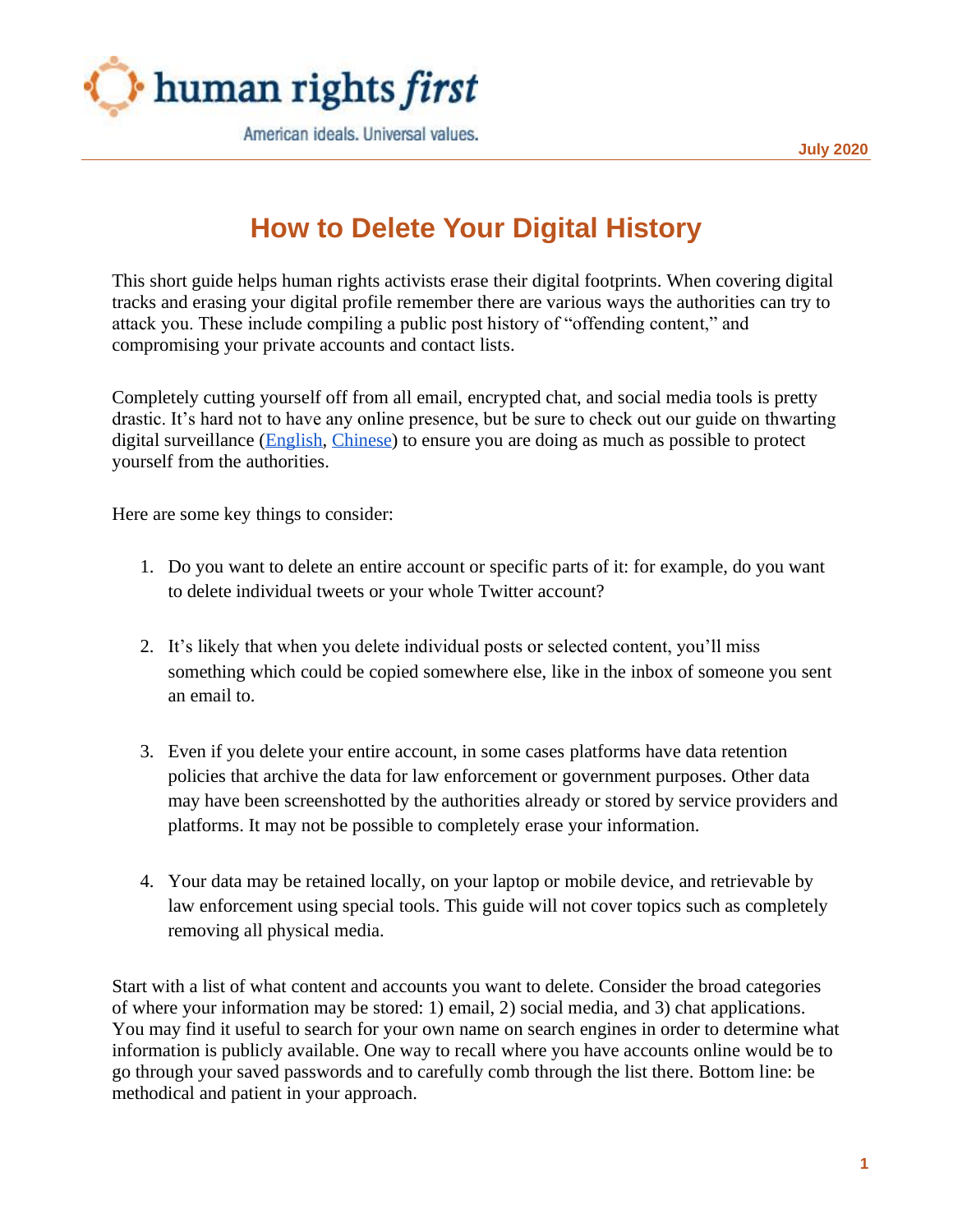

American ideals, Universal values.

## Section 1: Deleting Select Content

- 1. Facebook:<https://www.pcmag.com/how-to/how-to-quickly-delete-old-facebook-posts>
- 2. Twitter: several services offer automated mechanisms for deleting posts: <https://tweetdeleter.com/> and<https://tweetdelete.net/> are two. Change your password before logging into these services.
- 3. Signal:<https://support.signal.org/hc/en-us/articles/360007320491>
- 4. Telegram:<https://telegram.org/faq#q-can-i-delete-my-messages>
- 5. Facebook Messenger:<https://www.facebook.com/help/messenger-app/194400311449172>
- 6. Removing yourself from Google Search: <https://support.google.com/websearch/troubleshooter/3111061?hl=en>

## Section 2: Deleting Entire Accounts

- 1. Delete or Deactivate Unused Accounts.
	- a. Recover any email account you've used in the last 10 years to see what websites you may have signed up with using these. If you no longer need access, delete them.
	- b. Use the search function in your email and look for phrases such as "Sign up" or "Welcome" and delete or deactivate the accounts associated with them. In most cases, you'll be able to find an appropriate link in a 'Privacy' or 'Security' section. This [site](https://www.deseat.me/get-started) will show you almost all of the accounts that you created using a specific email address (only available for Gmail and Outlook users).
	- c. Guides for deleting accounts on social media platforms:
		- i. Facebook:<https://www.facebook.com/help/224562897555674/>
		- ii. Instagram:<https://help.instagram.com/448136995230186/>
		- iii. Twitter: [https://help.twitter.com/en/managing-your-account/how-to](https://help.twitter.com/en/managing-your-account/how-to-deactivate-twitter-account)[deactivate-twitter-account](https://help.twitter.com/en/managing-your-account/how-to-deactivate-twitter-account)
		- iv. Linkedin:<https://www.linkedin.com/help/linkedin/answer/63?lang=en>
	- d. Guides for deleting accounts on chat applications:
		- i. Signal: [https://support.signal.org/hc/en-us/articles/360007061192-](https://support.signal.org/hc/en-us/articles/360007061192-Unregister-or-Delete-Account) [Unregister-or-Delete-Account](https://support.signal.org/hc/en-us/articles/360007061192-Unregister-or-Delete-Account)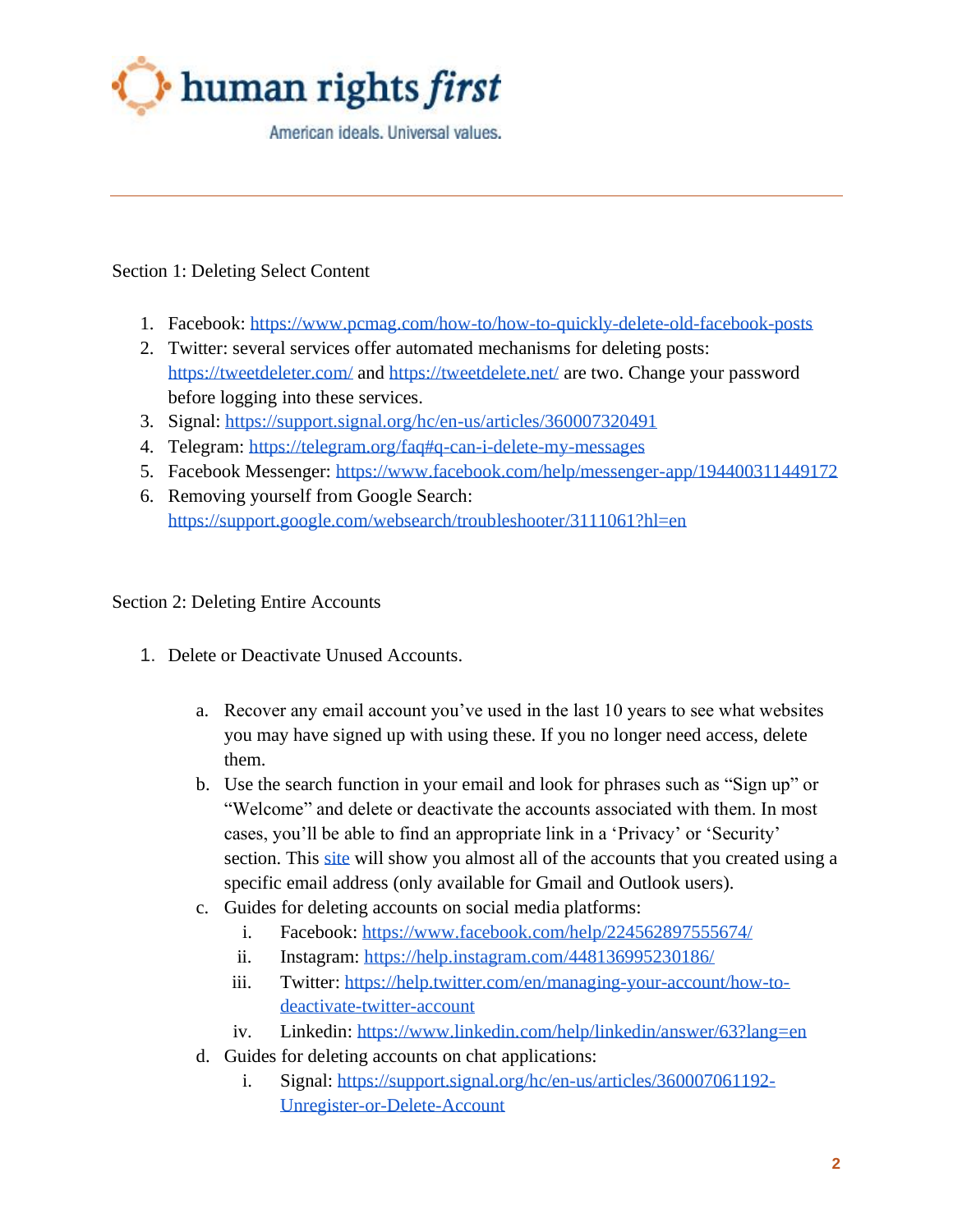

American ideals, Universal values.

- ii. Telegram:<https://my.telegram.org/auth?to=delete>
- e. How to remove yourself from email accounts:
	- i. Google

Even though you have removed your accounts, when people search your name and location, there is cached information/links about you.The solution is called [Google Console.](https://google.com/webmasters/tools/removals) You can request for them to delete/update their search engine to remove those cached results if you provide a link to each.

- ii. Yahoo:<https://en-global.help.yahoo.com/kb/SLN2044.html>
- iii. Microsoft / Hotmail: [https://support.microsoft.com/en](https://support.microsoft.com/en-us/help/12412/microsoft-account-how-to-close-account)[us/help/12412/microsoft-account-how-to-close-account](https://support.microsoft.com/en-us/help/12412/microsoft-account-how-to-close-account)
- iv. Protonmail: [https://protonmail.com/support/knowledge-base/delete](https://protonmail.com/support/knowledge-base/delete-account/)[account/](https://protonmail.com/support/knowledge-base/delete-account/)
- f. Some organizations or groups that you may no longer want to be affiliated with may maintain email lists.
	- i. Unsubscribe from mailing lists using Unroll, me or manually via their unsubscribe links usually located at the bottom of the emails
- g. For some services, you may want to purge all content and messages before you delete the account as it may be archived and accessed later on.
- 2. Securing Existing Accounts
	- a. You should use unique passwords for every account and use two-factor authentication when applicable.
		- i. A password manager like [LastPass](https://www.lastpass.com/) can help with remembering several different passwords. For more, see our earlier guides on thwarting digital surveillance [\(English,](https://www.humanrightsfirst.org/sites/default/files/How%20to%20thwart%20digital%20surveillance%20%281%29.pdf) [Chinese\)](https://www.humanrightsfirst.org/sites/default/files/HRF%20Translation_0.pdf)
		- ii. Multi-factor authentication is the number one piece of advice we can give about ensuring no one is surveilling your information. Preferred methods are to use app-based protocols such as **Authenticator** or **Authy** and physical tokens such as **Duo** or **Yubikey**. While SMS-based multi-factor is less secure, it is better than not having it at all.